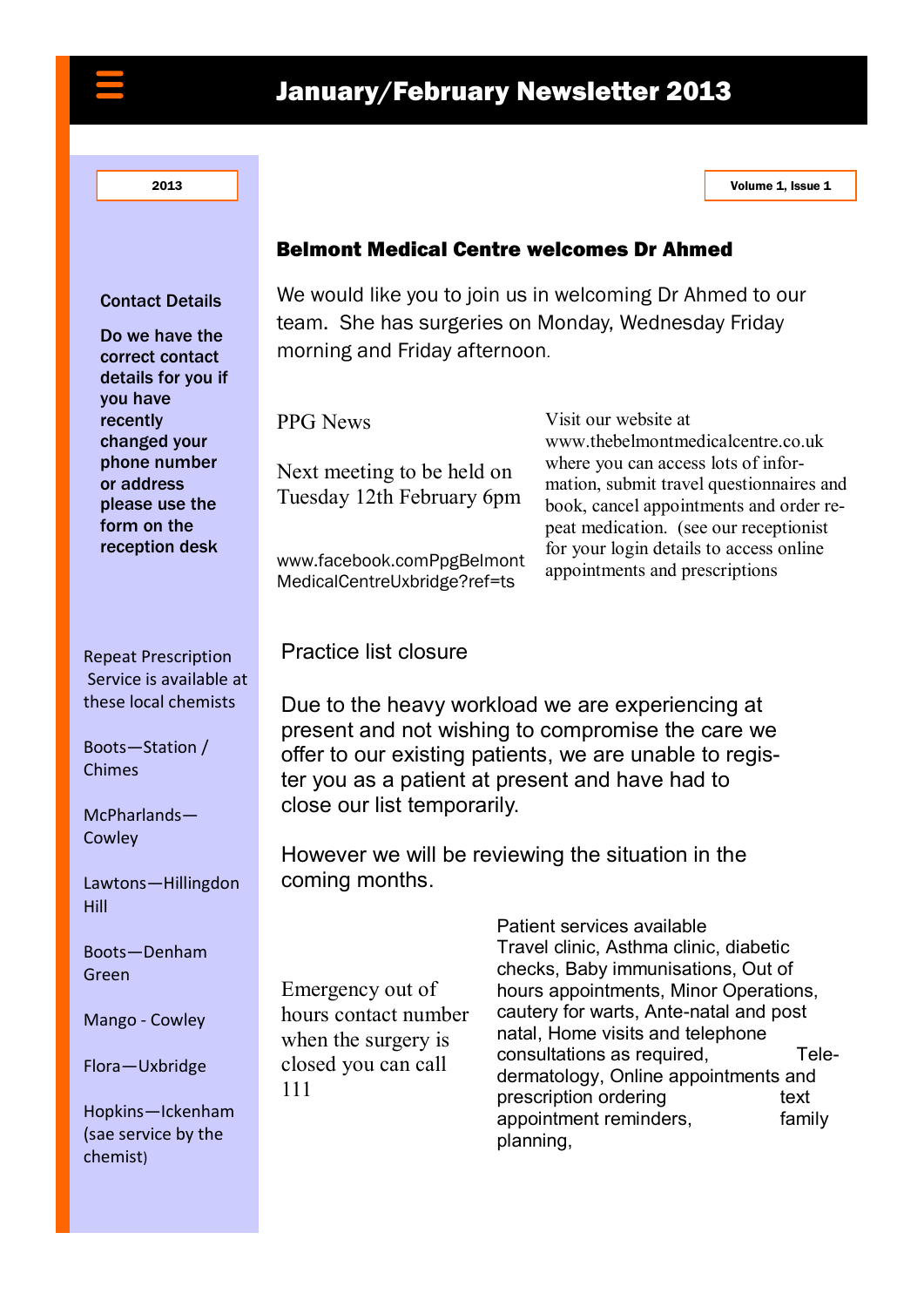Caption describing picture or graphic.

> "To catch the reader's attention, place an interesting sentence or quote from the story here."

## Inside Story Headline

This story can fit 150-200 words.

One benefit of using your newsletter as a promotional tool is that you can reuse content from other marketing materials, such as press releases, market studies, and reports.

While your main goal of distributing a newsletter might be to sell your product or service, the key to a successful newsletter is making it useful to your readers.

A great way to add useful content to your newsletter is to develop and write your own articles, or include a calendar

of upcoming events or a special offer that promotes a new product.

You can also research articles or find "filler" articles by accessing the World Wide Web. You can write about a variety of topics but try to keep your articles short.

Much of the content you put in your newsletter can also be used for your Web site. Microsoft Publisher offers a simple way to convert your newsletter to a Web publication. So, when you're finished writing your newsletter, convert it to a Web site and post it.

#### Inside Story Headline

This story can fit 100-150 words.

The subject matter that appears in newsletters is virtually endless. You can include stories that focus on current technologies or innovations in your field.

You may also want to note business or economic trends, or make predictions for your customers or clients.

If the newsletter is distributed internally, you might comment upon new procedures or improvements to the business. Sales figures or earnings will show how your business is growing.

Some newsletters include a column that is updated every issue, for instance, an advice column, a book review, a letter from the president, or an editorial. You can also profile new

employees or top customers or vendors.



Caption describing picture or graphic.

#### Inside Story Headline

This story can fit 75-125 words.

Selecting pictures or graphics is an important part of adding content to your newsletter.

Think about your article and ask yourself if the picture supports or enhances the message you're trying to convey. Avoid selecting images that appear to be out of context.

Microsoft Publisher includes

thousands of clip art images from which you can choose and import into your newsletter. There are also several tools you can use to draw shapes and symbols.

Once you have chosen an image, place it close to the article. Be sure to place the caption of the image near the image.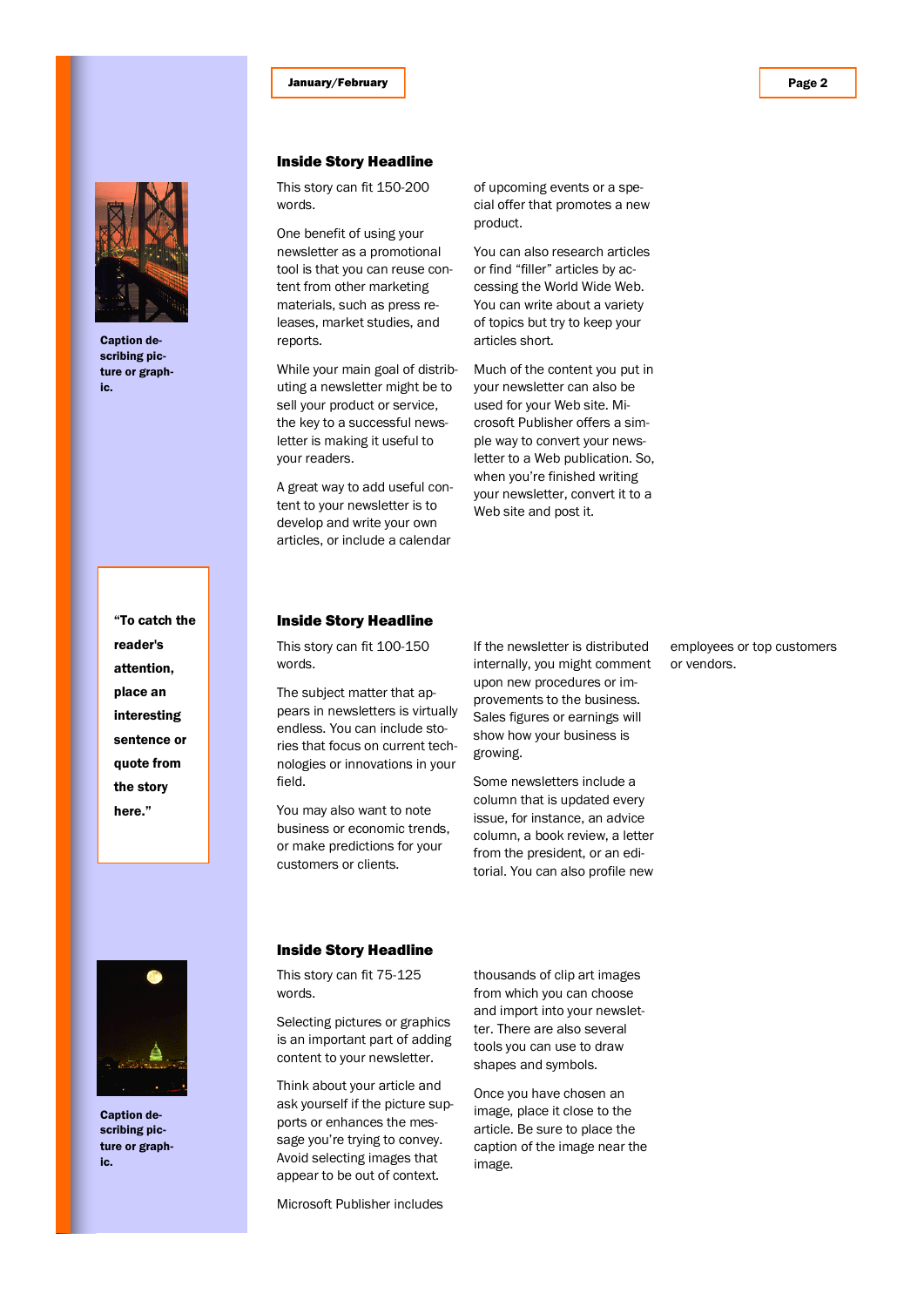## Inside Story Headline

This story can fit 150-200 words.

One benefit of using your newsletter as a promotional tool is that you can reuse content from other marketing materials, such as press releases, market studies, and reports.

While your main goal of distributing a newsletter might be to sell your product or service, the key to a successful newsletter is making it useful to your readers.

A great way to add useful content to your newsletter is to develop and write your own articles, or include a calendar

of upcoming events or a special offer that promotes a new product.

You can also research articles or find "filler" articles by accessing the World Wide Web. You can write about a variety of topics but try to keep your articles short.

Much of the content you put in your newsletter can also be used for your Web site. Microsoft Publisher offers a simple way to convert your newsletter to a Web publication. So, when you're finished writing your newsletter, convert it to a Web site and post it.

Caption describing picture or graphic.

#### Inside Story Headline

This story can fit 100-150 words.

The subject matter that appears in newsletters is virtually endless. You can include stories that focus on current technologies or innovations in your field.

You may also want to note business or economic trends, or make predictions for your customers or clients.

If the newsletter is distributed internally, you might comment upon new procedures or improvements to the business. Sales figures or earnings will show how your business is growing.

Some newsletters include a column that is updated every issue, for instance, an advice column, a book review, a letter from the president, or an editorial. You can also profile new

employees or top customers or vendors.

"To catch the reader's attention, place an interesting sentence or quote from the story here."

### Inside Story Headline

This story can fit 75-125 words.

Selecting pictures or graphics is an important part of adding content to your newsletter.

Think about your article and ask yourself if the picture supports or enhances the message you're trying to convey. Avoid selecting images that appear to be out of context.

Microsoft Publisher includes thousands of clip art images from which you can choose and import into your newsletter. There are also several tools you can use to draw shapes and symbols.

Once you have chosen an image, place it close to the article. Be sure to place the caption of the image near the image.



Caption describing picture or graphic.